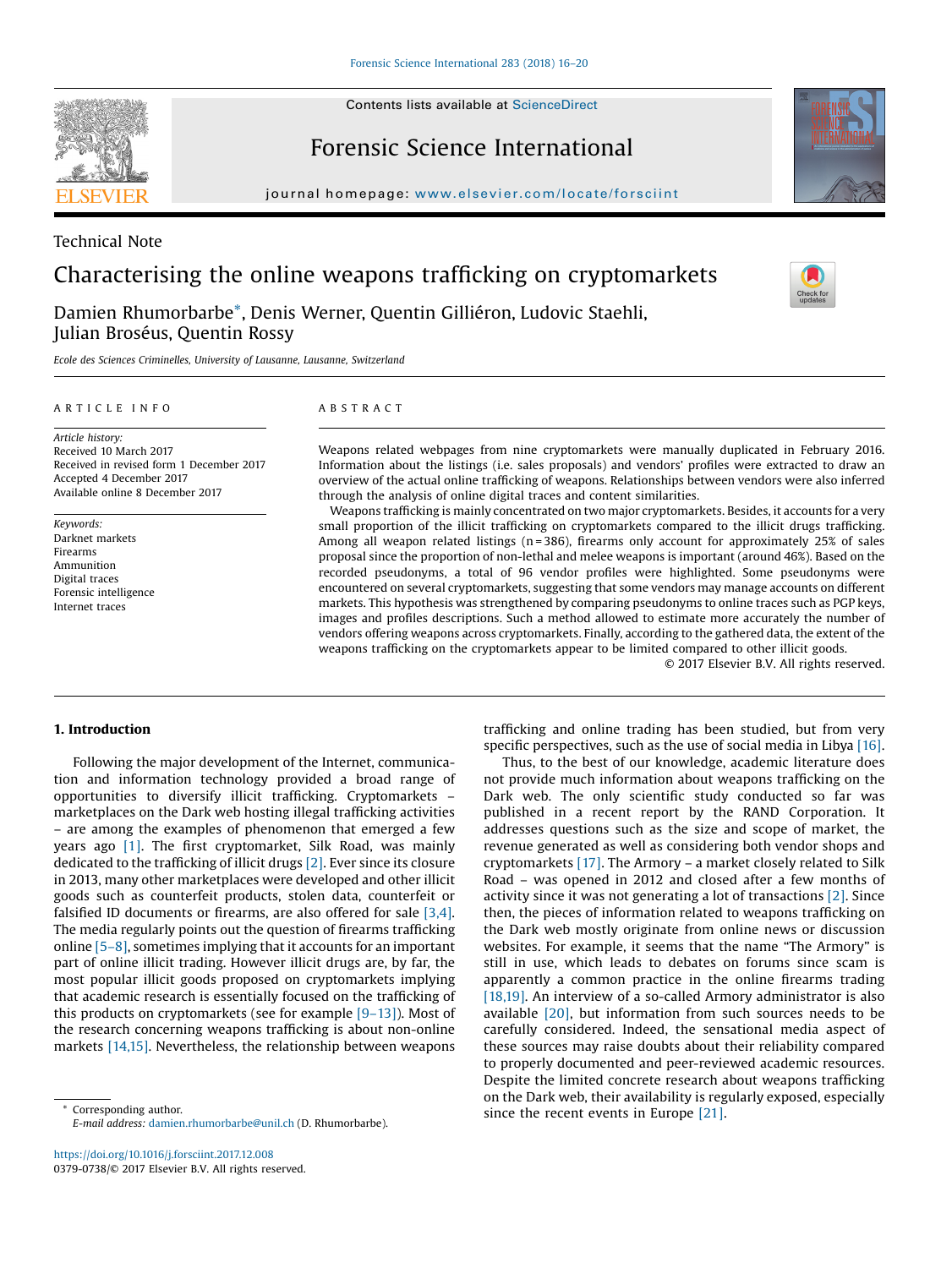| Category                   | Cryptomarket       |                     |                  |                    |                    |                   |                 |                 |                      | Total                | Example of items                                                                            |  |
|----------------------------|--------------------|---------------------|------------------|--------------------|--------------------|-------------------|-----------------|-----------------|----------------------|----------------------|---------------------------------------------------------------------------------------------|--|
|                            | ALB                | DMA                 | VAL              | FRE                | <b>DDM</b>         | AFL               | <b>OUT</b>      | <b>TRD</b>      | OAS                  |                      |                                                                                             |  |
| Non-lethal weapons         | 47                 | 32                  | 22               |                    | 8                  |                   |                 |                 |                      | 28.2%<br>$(n = 109)$ | Pepper sprays, telescopic batons,<br>Taser, stun guns, tactical self-<br>defence pen        |  |
| Firearms                   | 66                 | 14                  | $\mathbf{1}$     | 5                  |                    | 6                 | 6               |                 |                      | 25.4%<br>$(n = 98)$  | Semi-automatic pistols, rifles                                                              |  |
| Melee weapons              | 35                 | 10                  | 8                | 3                  | 7                  |                   |                 |                 |                      | 16.6%<br>$(n=64)$    | Knives, blades, shuriken,<br>knuckles                                                       |  |
| Digital material           | 15                 | 10                  |                  | 1                  |                    | $\overline{2}$    |                 | 5               |                      | 8.8%<br>$(n=34)$     | URL, tutorials, manuals                                                                     |  |
| Ammunition                 | 18                 | 5                   |                  | 9                  |                    |                   |                 |                 |                      | 8.3%<br>$(n=32)$     | Large variety of calibers from<br>.22 LR to 12 Gauge                                        |  |
| Custom listings            |                    | 21                  |                  |                    |                    |                   |                 |                 |                      | 5.7%<br>$(n=22)$     | Listings specifically created after<br>a buyers' request                                    |  |
| <b>Explosives and CBRN</b> | 17                 | 3                   |                  |                    |                    |                   |                 |                 |                      | 5.4%<br>$(n=21)$     | Firecrackers, flares, military<br>explosives, explosives devices,<br><b>CBRN</b> substances |  |
| Others                     | $\overline{2}$     | $\overline{2}$      | 1                |                    |                    |                   |                 |                 |                      | 1.6%<br>$(n=6)$      | <b>Ballistic</b> vest                                                                       |  |
| Total                      | 52.1%<br>$(n=201)$ | 25.1%<br>$(n = 97)$ | 8.3%<br>$(n=32)$ | 4.7%<br>$(n = 18)$ | 4.4%<br>$(n = 17)$ | 2.1%<br>$(n = 8)$ | 1.8%<br>$(n=7)$ | 1.3%<br>$(n=5)$ | ${<}0.5%$<br>$(n=1)$ | $N = 386$            |                                                                                             |  |

Table 1 Distribution of the weapons related listings.

The aim of this short communication is to explore the extent and the structure of weapons trafficking on the Dark web by drawing an overview of the weapons offered on cryptomarkets in early 2016 through the study of data extracted from these websites.

# 2. Methodology

Through different sources, a list of active cryptomarkets was established in February 2016. These sources include a bulletin by the NDARC [\[22\]](#page-4-0), an independent researcher's website [\[23\]](#page-4-0), the HiddenWiki platform [\[24\]](#page-4-0) listing various .onion resources and the website DarkNet Stats [\[25\]](#page-4-0) providing historical statistics about cryptomarket on the Dark web. Accounts were created on 22 marketplaces in order to access their respective listings (i.e. products listed for sale). Among them, 12 included a "Weapons" category and, since three of them had no listings in this category, we worked on a selection of nine cryptomarkets.<sup>1</sup> Each selected cryptomarket was accessible via The Onion Router (TOR) and a randomly assigned VPN connection was also established before browsing these websites. The entire webpage – along with its pictures – of each listing appearing in the selected cryptomarkets' "Weapons" category was manually duplicated. The same method was used to duplicate the profile pages of the vendors offering these listings. Each webpage was consulted to extract the relevant information from the listings and profile HTML source codes which constitute the digital traces [\[26\]](#page-4-0). For the most important cryptomarkets in terms of weapons related listings (i.e. AlphaBay and Dream Market), Python scripts were used to parse the listings and profile pages and structure the information.

Since the listings classification was not necessarily consistent between cryptomarkets, every listing was classified manually according to its title — and its description when necessary. The listings were distributed between eight categories: Firearms, Ammunition, Non-lethal weapons, Melee weapons, Digital material, Explosives and CBRN, as well as a category Others and a category Custom listings including the listings specifically requested by a buyer (see Table 1 for examples of product in each category).

Listings not related to weapons – probably misclassified at the time of its publication by the vendor – were excluded from further analyses. Finally, possible relationships between vendors were then investigated, either manually by reading the description of the listings and the profile pages, or by using a dedicated software (i.e. IBM i2 Analyst's Notebook 8.9.7). When a public PGP key appeared on a vendor's profile page, it was extracted and imported into a certificate manager to obtain the username and e-mail address given when the key was generated.

## 3. Results

# 3.1. Overview of the market

Overall, a total of 425 listings were highlighted. However, 39 of them appeared to be misclassified since they were not belonging to any weapons related category. Table 1 shows the distribution of the 386 remaining listings.

Considering the 386 listings altogether, firearms are not the most frequently offered items on the studied cryptomarkets (around 25%). Non-lethal weapons and melee weapons also account for an important part of the offered items – around 45% altogether – despite the fact that they may not be so difficult to obtain in several countries. The term "custom" was included in 63 listings' title. For 22 of them, no indication about the offered item could be found in their title, nor in their description – hence their classification as Custom listings. However, the remaining 41 listings were classified more precisely. Interestingly, 39 of them were dedicated to the sale of firearms suggesting that this kind of items might be frequently traded on-demand.

Regarding the Digital material category, 15 listings advertised other dedicated websites on the Dark web, among which several links were free while others had to be bought. Three sale proposals were dedicated to compilations of 3D printing files designed for weapons. The eight remaining listings concerned various tutorials or manuals about weapons or bomb making.

Only 10 listings included feedbacks of buyers (6 for firearms, 2 for melee objects, 1 for a non-lethal weapon and 1 for digital material). This results contrast with the usual number of feedbacks left after transactions for other products – i.e. illegal drugs – which is particularly high for prolific vendors [\[27,10\]](#page-4-0). Considering the

 $1$  The selected markets are: Aflao marketplace (AFL), AlphaBay (ALB), Dr D's multinlingual market (DDM), Dream market (DMA), French Darknet (FRE), The Real Deal (TRD), Oasis (OAS), Outlaw market (OUT), Valhalla (aka Silkkitie) (VAL).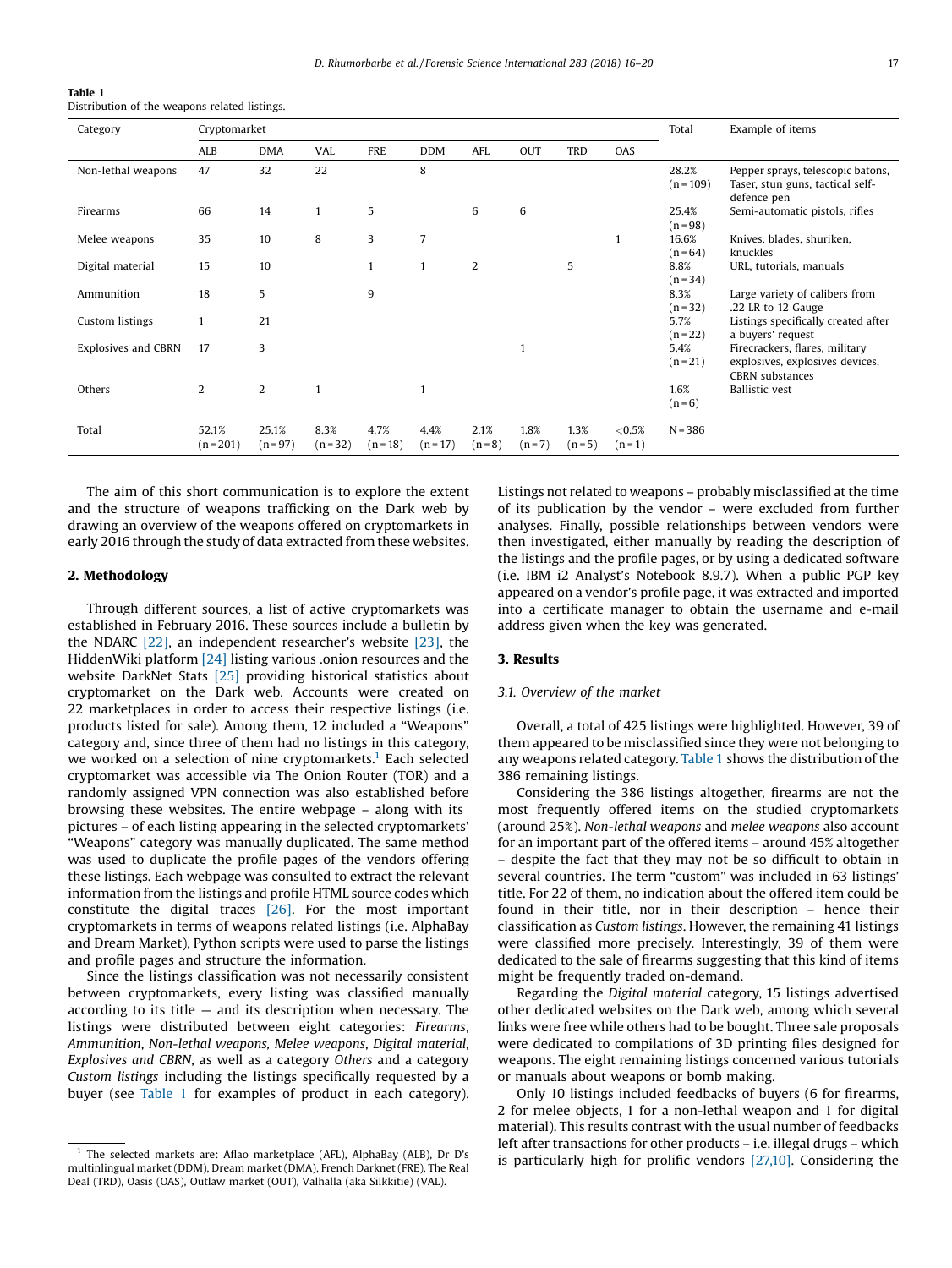limited numbers of listings and feedbacks, these results suggest that the number of sales is very low.

Table 2 shows that the population of vendors is composed of 96 profiles. Unlike the number of listings, firearms are the category showing the largest number of vendors (35% of the sellers). Both the number of listings and the number of vendors indicate that the illicit trafficking of weapons is essentially concentrated on the two main cryptomarkets, AlphaBay and Dream market, which concentrate more than 70% of the weapons related listings offered by 69 vendors.

There are 23 sellers offering weapons on these two cryptomarkets. This represents 68% of the weapons dealers on the studied cryptomarkets. In general, a seller offers listings only in one category. However, on the two largest cryptomarkets, a significant number of vendors propose listings in more than one category (i.e. 41% of vendors on AlphaBay and 7% on Dream Market). Besides, on these cryptomarkets, respectively 66% and 77% of the vendors manage generally more than one listing related to weapons.

The number of vendors illustrated in Table 2 is based on the pseudonyms of vendors (i.e. vendors with 17 different pseudonyms are offering products in the Firearm category on AlphaBay). However, relationships might be highlighted between vendors when considering other information extracted from their profiles or listings. Such results allow to hypothesize that the number of different pseudonyms may not reflect the actual structure of the market since sellers may actually manage more than one account.

#### 3.2. Relations between vendor profiles

The combination of pseudonyms, PGP key, e-mail addresses and listings' images as well as profiles' descriptions highlights specific relationship patterns (see [Fig.](#page-3-0) 1). The assumption that the profiles sharing the same pseudonym are managed by the same person – or group of persons – appears to be confirmed since PGP keys and the profiles' descriptions also match. In some cases, images may also strengthen the highlighted connections.

Relationships were highlighted between profiles sharing the same pseudonym, but also for profiles showing very similar pseudonyms (e.g. same pseudonyms but different letter case, pseudonyms in the same language or only distinguished by a suffix). As the pseudonym is directly related to a seller's reputation, identical pseudonyms allow to hypothesise a relationship between accounts. However, two different entities may also choose an identical pseudonym. Such a hypothesis needs other information to be confirmed. Thus, PGP keys are of particular interest to draw links between vendor profiles since they are used not only to encrypt communication but also as a "proof of identity" [\[28\].](#page-4-0) E-mail addresses are retrieved in the descriptions, as well as in the metadata included in the PGP keys (retrieved through a certificate manager). Combining PGP Keys, e-mail addresses included in descriptions, usernames and e-mail addresses extracted from the PGP keys may strengthen pre-established links on the basis of the pseudonyms. Several links were also established on the basis of images sharing similar framing or features in the background. A large majority of these links correspond to the same profile on a cryptomarket.

[Table](#page-3-0) 3 show the number of links – and the number of linked profiles – according to the type of identifying information. Most of the relationships connect two vendor profiles, mainly through PGP keys and profiles descriptions. Links such as images or listings' title tend to confirm the previously established relationships. It is worth noting that several relationships were established between profiles on the two main cryptomarkets – AlphaBay and Dream market – suggesting that the vendors intend to maximize their selling capacities by building a distribution channel on several markets, while taking care to keep the same identifiers (i.e. pseudonyms, PGP key, profile description) and sometimes the same listings' images. Besides, cryptomarkets are subjected to disruptions (e.g. law enforcement operations, "exit scam") impacting the number of vendors across marketplaces [\[29\].](#page-4-0) Maintaining a presence on several cryptomarkets may also prevent a loss of profit when a disruption occurs, which has also been observed regarding illicit drug trafficking [\[10\]](#page-4-0).

# 4. General discussion and conclusions

The results obtained through this study allow to characterise the weapons trafficking on cryptomarkets. Even if the media emphasize the question of firearms selling on the Dark web, the overview drawn through the study of digital traces shows a relatively small weapons market compared to the illicit drug market. As described in the RAND report, more listings  $(n = 811)$ were highlighted on the 12 cryptomarkets studied in late 2016. However, this market is still considered as marginal, as illustrated by the calculation of the monthly revenue performed with this data [\[17\]](#page-4-0). Furthermore, this market appears to be concentrated on two cryptomarkets and might be extended to other locations on the Dark web, as suggested by the links included in some listings, the dedicated websites highlighted by the RAND report [\[17\]](#page-4-0) and the interview of The Armory administrator [\[20\]](#page-4-0). Besides, the analysis of digital traces extracted from active cryptomarkets suggests that this kind of market is not well-established compared to the illicit drugs market which is built on the reputation and the trustworthiness of vendors, assessed through the feedbacks left by previous buyers [\[30\]](#page-4-0). Hence the importance of the low number of feedbacks, what induce suspicion from buyers, especially since scam is frequent regrading this kind of trafficking [\[18,19\]](#page-4-0). Buying a firearm on a cryptomarket may also be thought as particularly risky because of mail delivery. A weapon is inevitably more difficult

Number of vendors offering weapons related listings by cryptomarket and category.

| Category            | Cryptomarket      |                   |                   |                 |                 |                 |                 |                 |                 | Total    |
|---------------------|-------------------|-------------------|-------------------|-----------------|-----------------|-----------------|-----------------|-----------------|-----------------|----------|
|                     | ALB               | <b>DMA</b>        | VAL               | <b>FRE</b>      | <b>DDM</b>      | AFL             | <b>OUT</b>      | TRD             | OAS             |          |
| Firearms            | 17                |                   | 5                 |                 |                 | 3               |                 |                 |                 | 34       |
| Non-lethal weapons  | 14                |                   |                   |                 |                 |                 |                 |                 |                 | 23       |
| Digital material    | 9                 |                   |                   |                 |                 | 2               |                 |                 |                 | 17       |
| Melee weapons       | 8                 |                   |                   |                 |                 |                 |                 |                 |                 | 19       |
| Ammunition          |                   |                   |                   |                 |                 |                 |                 |                 |                 | 11       |
| Explosives and CBRN |                   |                   |                   |                 |                 |                 |                 |                 |                 | 10       |
| Others              |                   |                   |                   |                 |                 |                 |                 |                 |                 |          |
| Custom listings     |                   | 4                 |                   |                 |                 |                 |                 |                 |                 |          |
|                     |                   |                   |                   |                 |                 |                 |                 |                 |                 |          |
| Total <sup>a</sup>  | $49.0\%$ (n = 47) | $22.9\%$ (n = 22) | $11.5\%$ (n = 11) | $5.2\%$ (n = 5) | $4.2\%$ (n = 4) | $3.1\%$ (n = 3) | $2.1\%$ (n = 2) | $1.0\%$ (n = 1) | $1.0\%$ (n = 1) | $N = 96$ |

<sup>a</sup> The total differs from the sum of each column since a vendor may offer several listings in more than one category.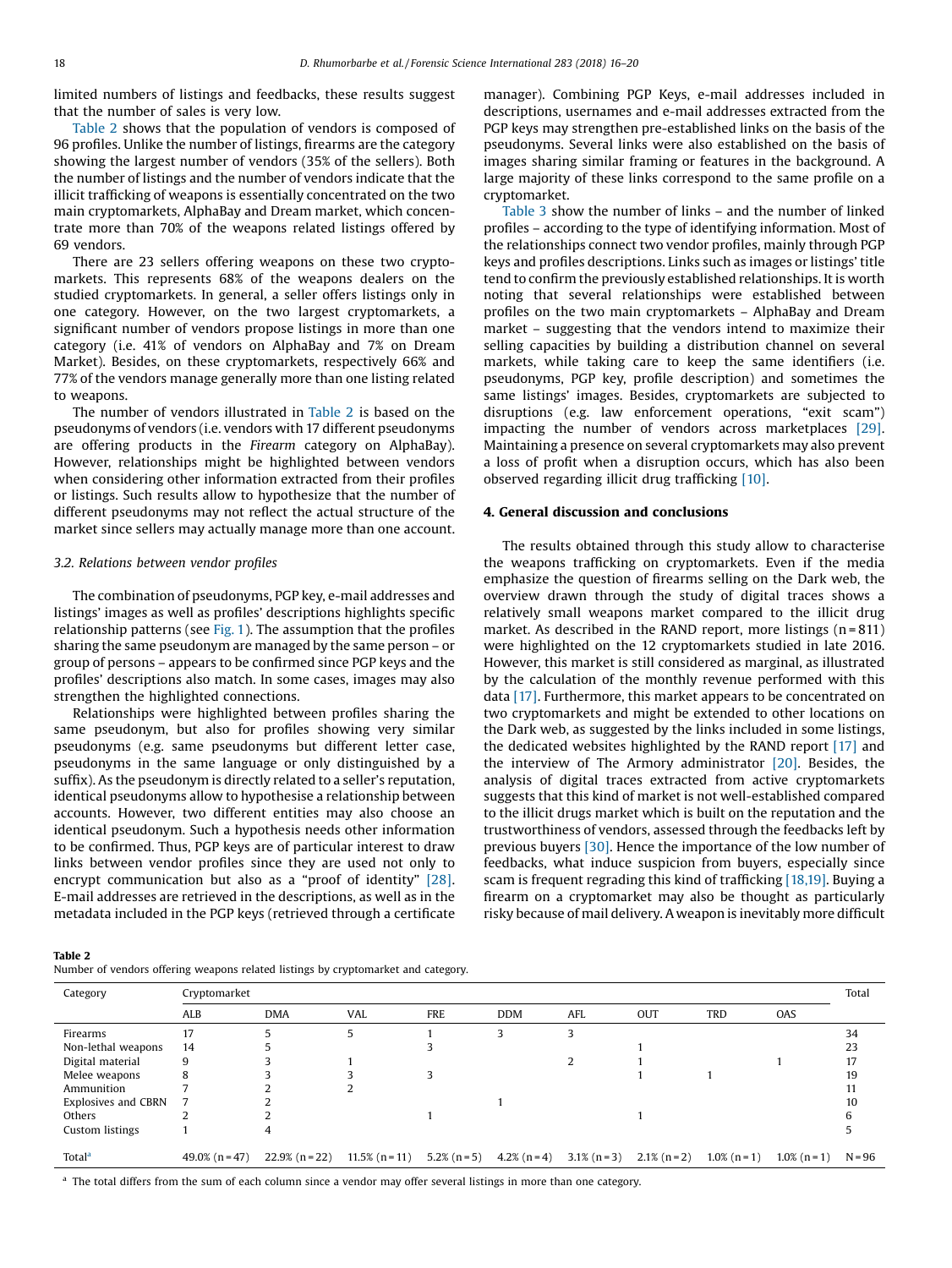<span id="page-3-0"></span>

Fig. 1. Relationships detected through the analysis of digital traces.

to conceal than illicit drugs sent in small quantities [\[13,8\]](#page-4-0). The online trafficking of firearms on cryptomarket is very limited compared to the extent of the traditional firearms trafficking

## Table 3

Number of relations highlighted by type of relation.

| Type of relation | Number of linked profiles |  |  |  |  |  |
|------------------|---------------------------|--|--|--|--|--|
|                  |                           |  |  |  |  |  |
| Pseudonym        |                           |  |  |  |  |  |
| PGP key          | q                         |  |  |  |  |  |
| Description      | 8                         |  |  |  |  |  |
| Image            | h                         |  |  |  |  |  |
| E-mail           |                           |  |  |  |  |  |

which is characterized by large quantities of seized firearms and ammunition (see for example the data of the United Nation Office on Drugs and Crime [\[15\]\)](#page-4-0). Moreover, the large proportion of weapons not necessarily illegal in every country (i.e. non-lethal and melee weapons) offered on the cryptomarkets could explain the very few sales highlighted in this study [\[19\]](#page-4-0). Indeed, it may not be necessary to go through cryptomarkets to buy such items.

When considering the relationship between firearms trafficking and communication technologies, the trading through social medias on the Internet – see the recently highlighted example in the Libyan context  $[16]$  – seems to be way more important than the trafficking on cryptomarkets.